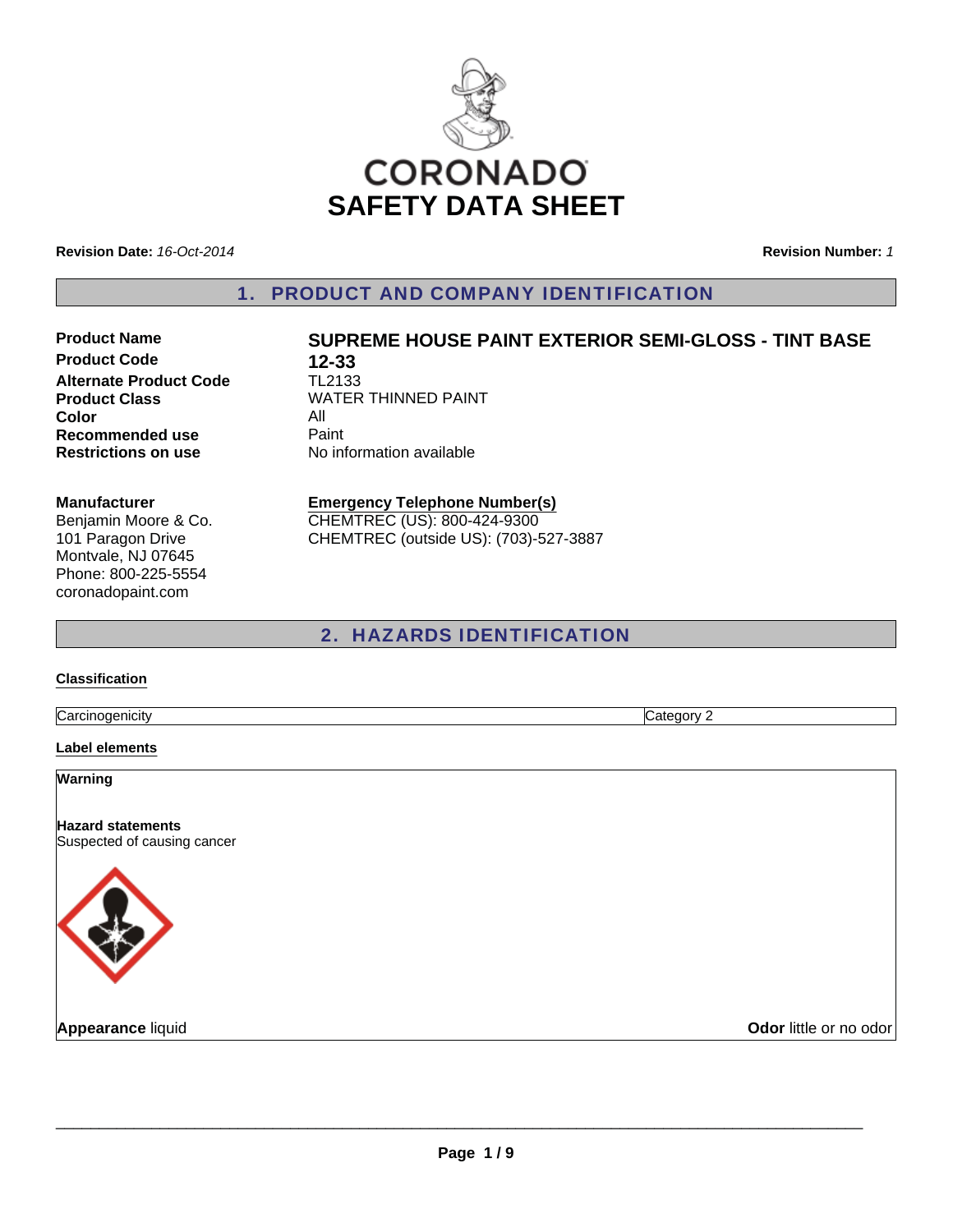## **Precautionary Statements - Prevention**

Obtain special instructions before use Do not handle until all safety precautions have been read and understood Use personal protective equipment as required

## **Precautionary Statements - Response**

If exposed or concerned get medical attention

## **Precautionary Statements - Storage**

Store locked up

## **Precautionary Statements - Disposal**

Dispose of contents/container to an approved waste disposal plant

## **Hazards not otherwise classified (HNOC)**

Not Applicable

## **Other information**

No information available

## 3. COMPOSITION INFORMATION ON COMPONENTS

 $\Box$ 

| <b>Chemical Name</b>            | <b>CAS-No</b> | Weight % (max) |
|---------------------------------|---------------|----------------|
| Titanium dioxide                | 13463-67-7    |                |
| Kaolin                          | 1332-58-7     |                |
| Sodium C14-C16 olefin sulfonate | 68439-57-6    | ∪.∪            |

## 4. FIRST AID MEASURES

| <b>Notes To Physician</b>              | Treat symptomatically                                                                              |
|----------------------------------------|----------------------------------------------------------------------------------------------------|
| <b>Most Important Symptoms/Effects</b> | No information available.                                                                          |
| Ingestion                              | Clean mouth with water and afterwards drink plenty of water. Consult a physician if<br>necessary.  |
| <b>Inhalation</b>                      | Move to fresh air. If symptoms persist, call a physician.                                          |
| <b>Skin Contact</b>                    | Wash off immediately with soap and plenty of water removing all contaminated<br>clothes and shoes. |
| <b>Eye Contact</b>                     | Rinse thoroughly with plenty of water for at least 15 minutes and consult a physician.             |
| <b>General Advice</b>                  | No hazards which require special first aid measures.                                               |
|                                        |                                                                                                    |

# 5. FIRE-FIGHTING MEASURES

| <b>Suitable Extinguishing Media</b>                                                                           | Use extinguishing measures that are appropriate to local<br>circumstances and the surrounding environment. |
|---------------------------------------------------------------------------------------------------------------|------------------------------------------------------------------------------------------------------------|
| Protective Equipment And Precautions For Firefighters As in any fire, wear self-contained breathing apparatus | pressure-demand, MSHA/NIOSH (approved or equivalent)<br>and full protective gear.                          |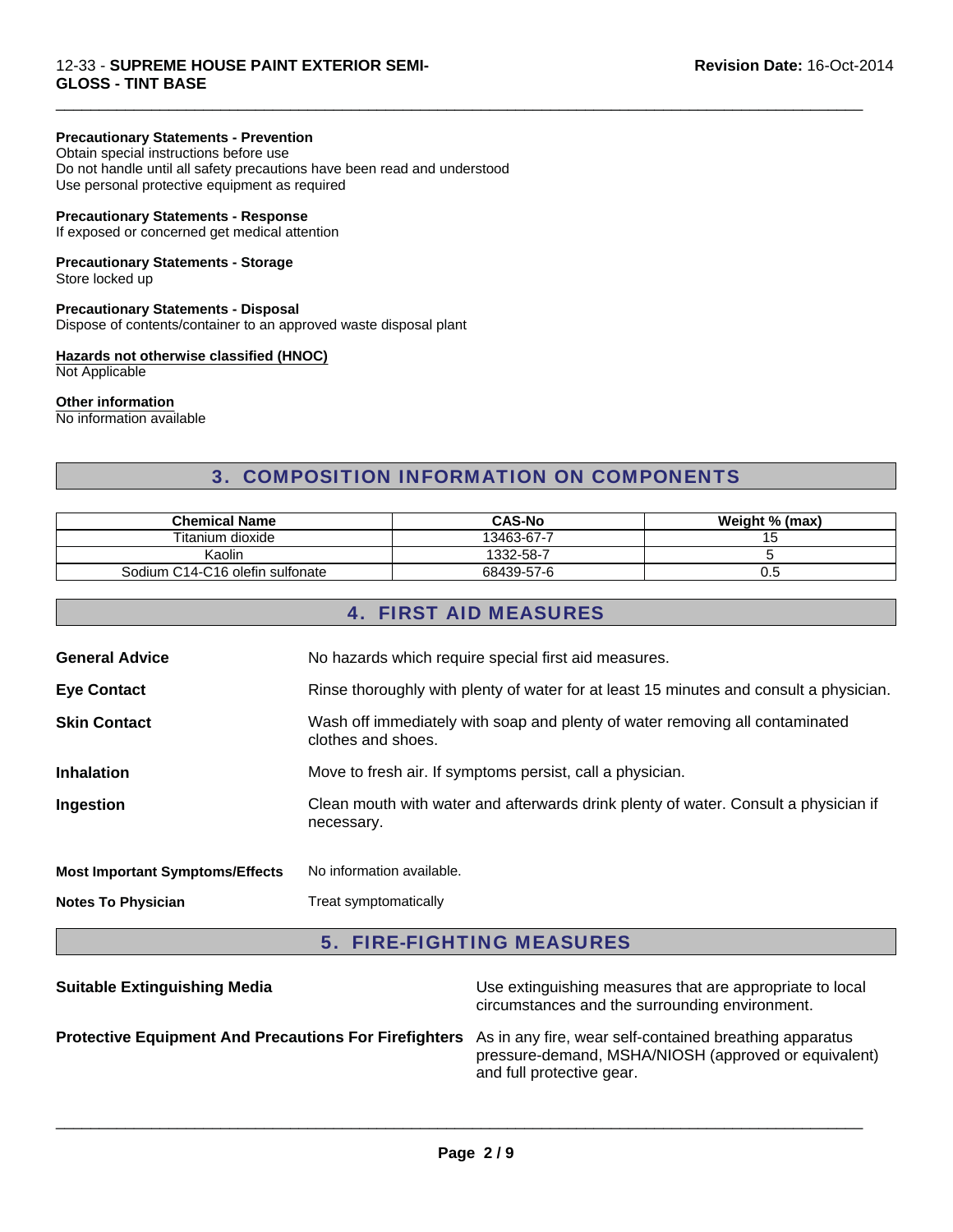| <b>Specific Hazards Arising From The Chemical</b>                                                 | Closed containers may rupture if exposed to fire or extreme<br>heat. |
|---------------------------------------------------------------------------------------------------|----------------------------------------------------------------------|
| <b>Sensitivity To Mechanical Impact</b>                                                           | No.                                                                  |
| <b>Sensitivity To Static Discharge</b>                                                            | No.                                                                  |
| <b>Flash Point Data</b><br>Flash Point (°F)<br>Flash Point (°C)<br><b>Flash Point Method</b>      | Not applicable<br>Not applicable<br>Not applicable                   |
| <b>Flammability Limits In Air</b><br><b>Lower Explosion Limit</b><br><b>Upper Explosion Limit</b> | Not applicable<br>Not applicable                                     |
| <b>NFPA</b><br>Health: 1<br><b>Flammability: 0</b>                                                | <b>Instability: 0</b><br><b>Special: Not Applicable</b>              |

 $\Box$ 

#### **NFPA Legend**

- 0 Not Hazardous
- 1 Slightly
- 2 Moderate
- 3 High
- 4 Severe

*The ratings assigned are only suggested ratings, the contractor/employer has ultimate responsibilities for NFPA ratings where this system is used.*

*Additional information regarding the NFPA rating system is available from the National Fire Protection Agency (NFPA) at www.nfpa.org.*

## 6. ACCIDENTAL RELEASE MEASURES

| i i a carattina ac-            | Augid contact with alim augo and olething. Augid broatbing vanore, oprovincial or                    |  |
|--------------------------------|------------------------------------------------------------------------------------------------------|--|
| <b>7. HANDLING AND STORAGE</b> |                                                                                                      |  |
| <b>Methods For Clean-Up</b>    | Soak up with inert absorbent material. Sweep up and shovel into suitable containers<br>for disposal. |  |
| <b>Other Information</b>       | Prevent further leakage or spillage if safe to do so.                                                |  |
| <b>Personal Precautions</b>    | Avoid contact with skin, eyes and clothing. Ensure adequate ventilation.                             |  |

| <b>Handling</b>               | Avoid contact with skin, eyes and clothing. Avoid breathing vapors, spray mists or<br>sanding dust. In case of insufficient ventilation, wear suitable respiratory equipment. |  |  |
|-------------------------------|-------------------------------------------------------------------------------------------------------------------------------------------------------------------------------|--|--|
| <b>Storage</b>                | Keep container tightly closed. Keep out of the reach of children.                                                                                                             |  |  |
| <b>Incompatible Materials</b> | No information available                                                                                                                                                      |  |  |

# 8. EXPOSURE CONTROLS / PERSONAL PROTECTION

## **Exposure Limits**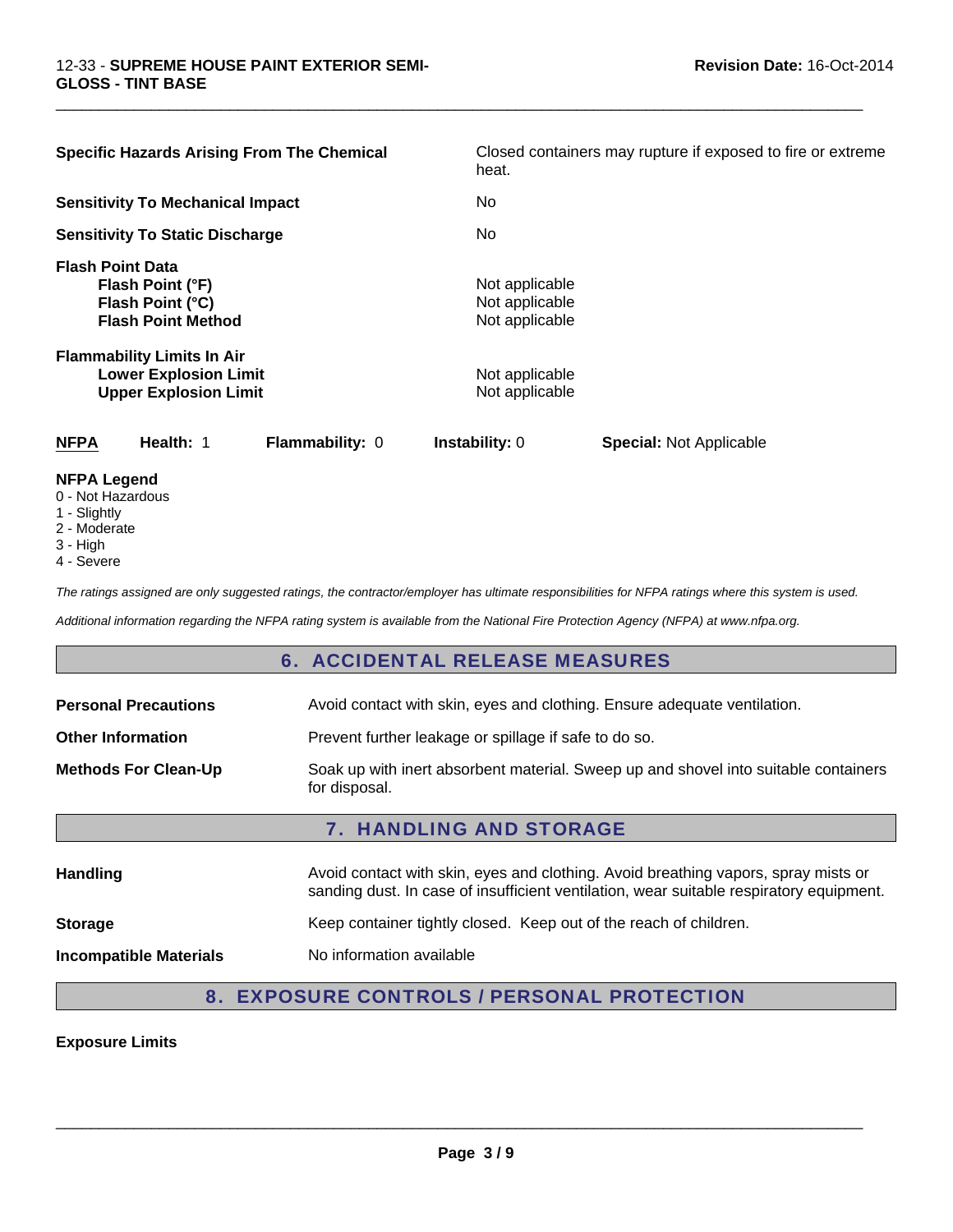| <b>Chemical Name</b>            | <b>ACGIH</b>               | <b>OSHA</b>                                                   |
|---------------------------------|----------------------------|---------------------------------------------------------------|
| Titanium dioxide                | 10 mg/m <sup>3</sup> - TWA | 15 mg/m <sup>3</sup> - TWA                                    |
| Kaolin                          | 2 mg/m <sup>3</sup> - TWA  | 15 mg/m <sup>3</sup> - TWA total<br>5 mg/m <sup>3</sup> - TWA |
| Sodium C14-C16 olefin sulfonate | N/E                        | N/E                                                           |

 $\Box$ 

| <b>Engineering Measures</b>          | Ensure adequate ventilation, especially in confined areas.                                                                          |  |
|--------------------------------------|-------------------------------------------------------------------------------------------------------------------------------------|--|
| <b>Personal Protective Equipment</b> |                                                                                                                                     |  |
| <b>Eye/Face Protection</b>           | Safety glasses with side-shields.                                                                                                   |  |
| <b>Skin Protection</b>               | Protective gloves and impervious clothing                                                                                           |  |
| <b>Respiratory Protection</b>        | In case of insufficient ventilation wear suitable respiratory equipment.                                                            |  |
| <b>Hygiene Measures</b>              | Avoid contact with skin, eyes and clothing. Remove and wash contaminated clothing<br>before re-use. Wash thoroughly after handling. |  |

## 9. PHYSICAL AND CHEMICAL PROPERTIES

| <b>Appearance</b>                    | liquid                    |
|--------------------------------------|---------------------------|
| Odor                                 | little or no odor         |
| <b>Odor Threshold</b>                | No information available  |
| Density (Ibs/gal)                    | $9.7 - 10.1$              |
| <b>Specific Gravity</b>              | 1.16 - 1.21               |
| рH                                   | No information available  |
| <b>Viscosity (cps)</b>               | No information available  |
| <b>Solubility</b>                    | No information available  |
| <b>Water Solubility</b>              | No information available  |
| <b>Evaporation Rate</b>              | No information available  |
| <b>Vapor Pressure</b>                | No information available  |
| <b>Vapor Density</b>                 | No information available  |
| Wt. % Solids                         | $35 - 45$                 |
| Vol. % Solids                        | $25 - 35$                 |
| Wt. % Volatiles                      | $55 - 65$                 |
| Vol. % Volatiles                     | $65 - 75$                 |
| <b>VOC Regulatory Limit (g/L)</b>    | < 100                     |
| <b>Boiling Point (°F)</b>            | 212                       |
| <b>Boiling Point (°C)</b>            | 100                       |
| <b>Freezing Point (°F)</b>           | 32                        |
| Freezing Point (°C)                  | 0                         |
| Flash Point (°F)                     | Not applicable            |
| Flash Point (°C)                     | Not applicable            |
| <b>Flash Point Method</b>            | Not applicable            |
| <b>Flammability (solid, gas)</b>     | Not applicable            |
| <b>Upper Explosion Limit</b>         | Not applicable            |
| <b>Lower Explosion Limit</b>         | Not applicable            |
| <b>Autoignition Temperature (°F)</b> | No information available  |
| <b>Autoignition Temperature (°C)</b> | No information available  |
| Decomposition Temperature (°F)       | No information available  |
| Decomposition Temperature (°C)       | No information available  |
| <b>Partition Coefficient (n-</b>     | No information available. |
| octanol/water)                       |                           |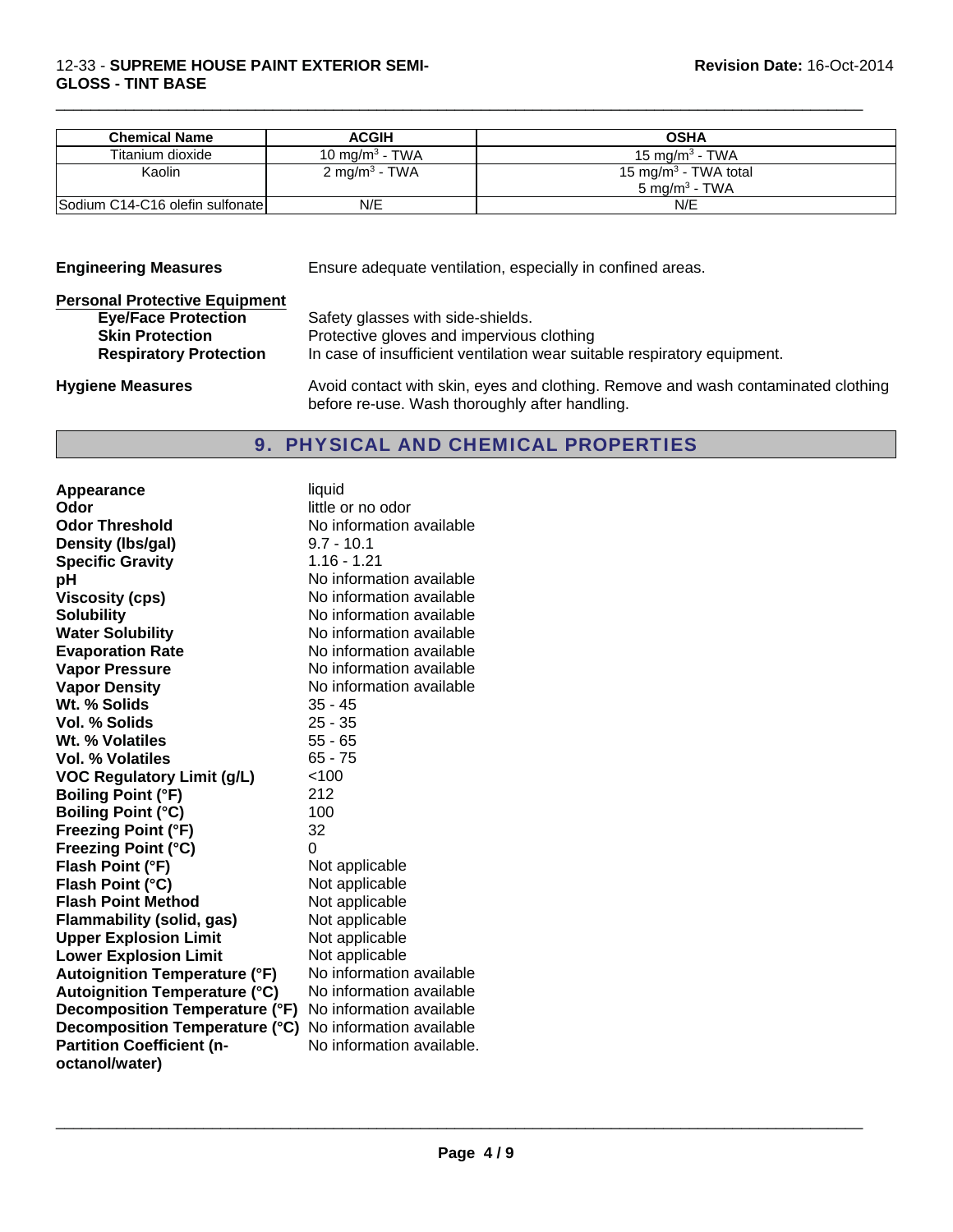# 9. PHYSICAL AND CHEMICAL PROPERTIES

 $\Box$ 

## 10. STABILITY AND REACTIVITY

| <b>Reactivity</b>                         | Not Applicable                           |
|-------------------------------------------|------------------------------------------|
| <b>Chemical Stability</b>                 | Stable under normal conditions.          |
| <b>Conditions To Avoid</b>                | Prevent from freezing                    |
| <b>Incompatible Materials</b>             | No materials to be especially mentioned. |
| <b>Hazardous Decomposition Products</b>   | None under normal use.                   |
| <b>Possibility Of Hazardous Reactions</b> | None under normal conditions of use.     |

## **11. TOXICOLOGICAL INFORMATION**

## **Information on likely routes of exposure**

## **Product Information**

| <b>Inhalation</b><br>Eye contact<br><b>Skin contact</b><br>Ingestion                       | No information available<br>No information available<br>No information available<br>No information available |  |  |
|--------------------------------------------------------------------------------------------|--------------------------------------------------------------------------------------------------------------|--|--|
| <b>Acute Toxicity</b><br><b>Product</b>                                                    | No information available                                                                                     |  |  |
| Information on toxicological effects                                                       |                                                                                                              |  |  |
| <b>Symptoms</b>                                                                            | No information available                                                                                     |  |  |
| Delayed and immediate effects as well as chronic effects from short and long-term exposure |                                                                                                              |  |  |
| Sensitization:<br><b>Mutagenic Effects</b><br><b>Reproductive Effects</b>                  | No information available<br>No information available<br>No information available                             |  |  |
| <b>Numerical measures of toxicity</b>                                                      |                                                                                                              |  |  |
| The following values are calculated based on chapter 3.1 of the GHS document               |                                                                                                              |  |  |
| <b>ATEmix (oral)</b><br><b>ATEmix (dermal)</b>                                             | 62968 mg/kg<br>837484 mg/kg                                                                                  |  |  |
| <b>Acute Toxicity</b>                                                                      |                                                                                                              |  |  |

**Component**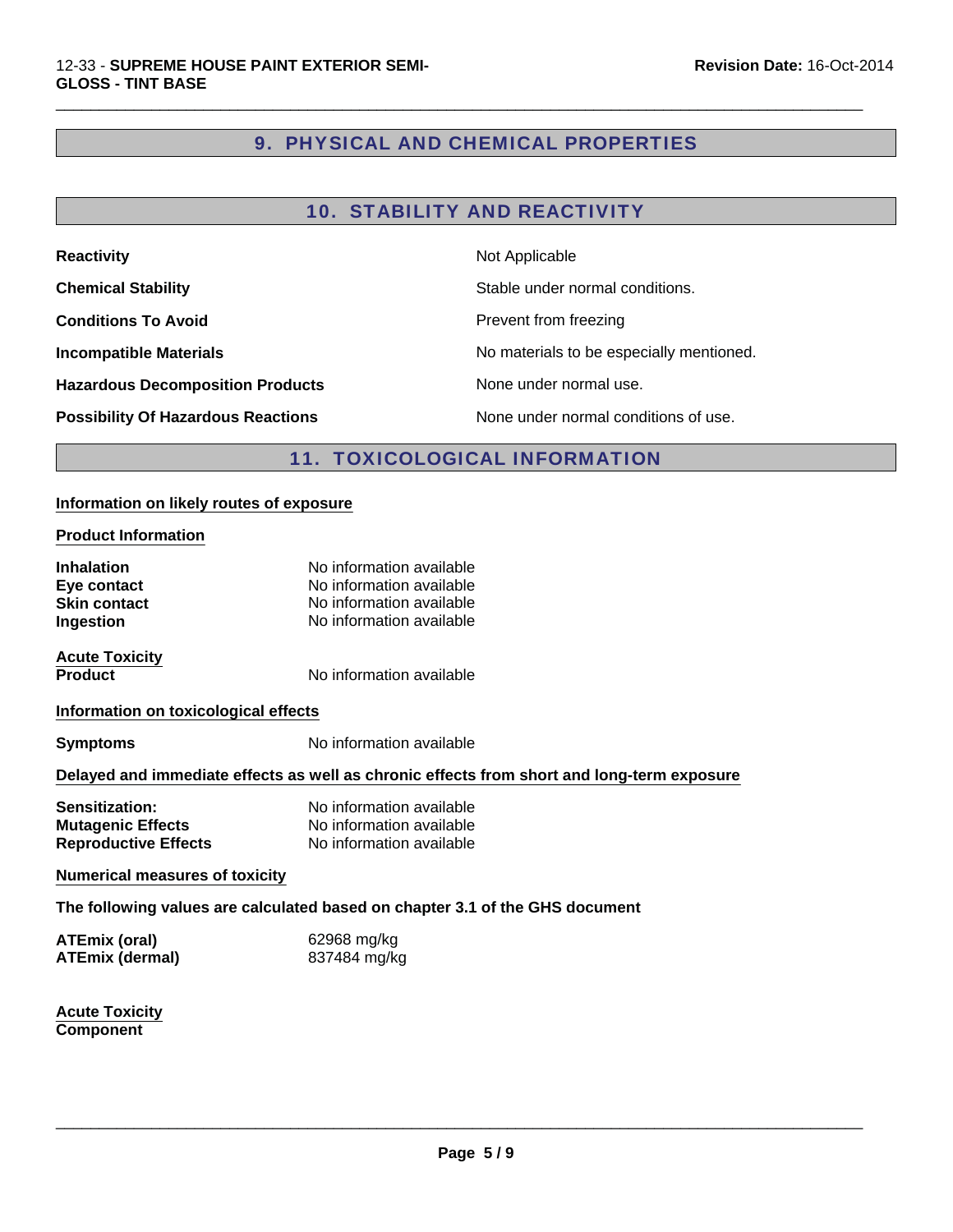Titanium dioxide LC50 Inhalation (Dust):  $> 6.82$  mg/L (Rat, 4 hr.) LD50 Oral: > 10000 mg/kg (Rat) LD50 Dermal:  $> 10000$  mg/m<sup>3</sup> (Rabbit)

## Kaolin

LD50 Oral: > 5000 mg/kg (Rat)

## **Carcinogenicity**

*The information below indicates whether each agency has listed any ingredient as a carcinogen:*

| <b>Chemical Name</b> | <b>IARC</b>          | <b>NTP</b> | <b>OSHA Carcinogen</b> |
|----------------------|----------------------|------------|------------------------|
|                      | Possible Human<br>2R |            | Listed                 |
| Titanium dioxide     | Carcinogen           |            |                        |

 $\Box$ 

• Although IARC has classified titanium dioxide as possibly carcinogenic to humans (2B), their summary concludes: "No significant exposure to titanium dioxide is thought to occur during the use of products in which titanium dioxide is bound to other materials, such as paint."

#### **Legend**

IARC - International Agency for Research on Cancer NTP - National Toxicity Program OSHA - Occupational Safety & Health Administration

## 12. ECOLOGICAL INFORMATION

## **Ecotoxicity Effects**

## **Product**

**Acute Toxicity to Fish** No information available

**Acute Toxicity to Aquatic Invertebrates**

No information available

## **Acute Toxicity to Aquatic Plants**

No information available

## **Persistence / Degradability**

No information available

## **Bioaccumulation / Accumulation**

No information available

## **Mobility in Environmental Media**

No information available

#### **Ozone**

No information available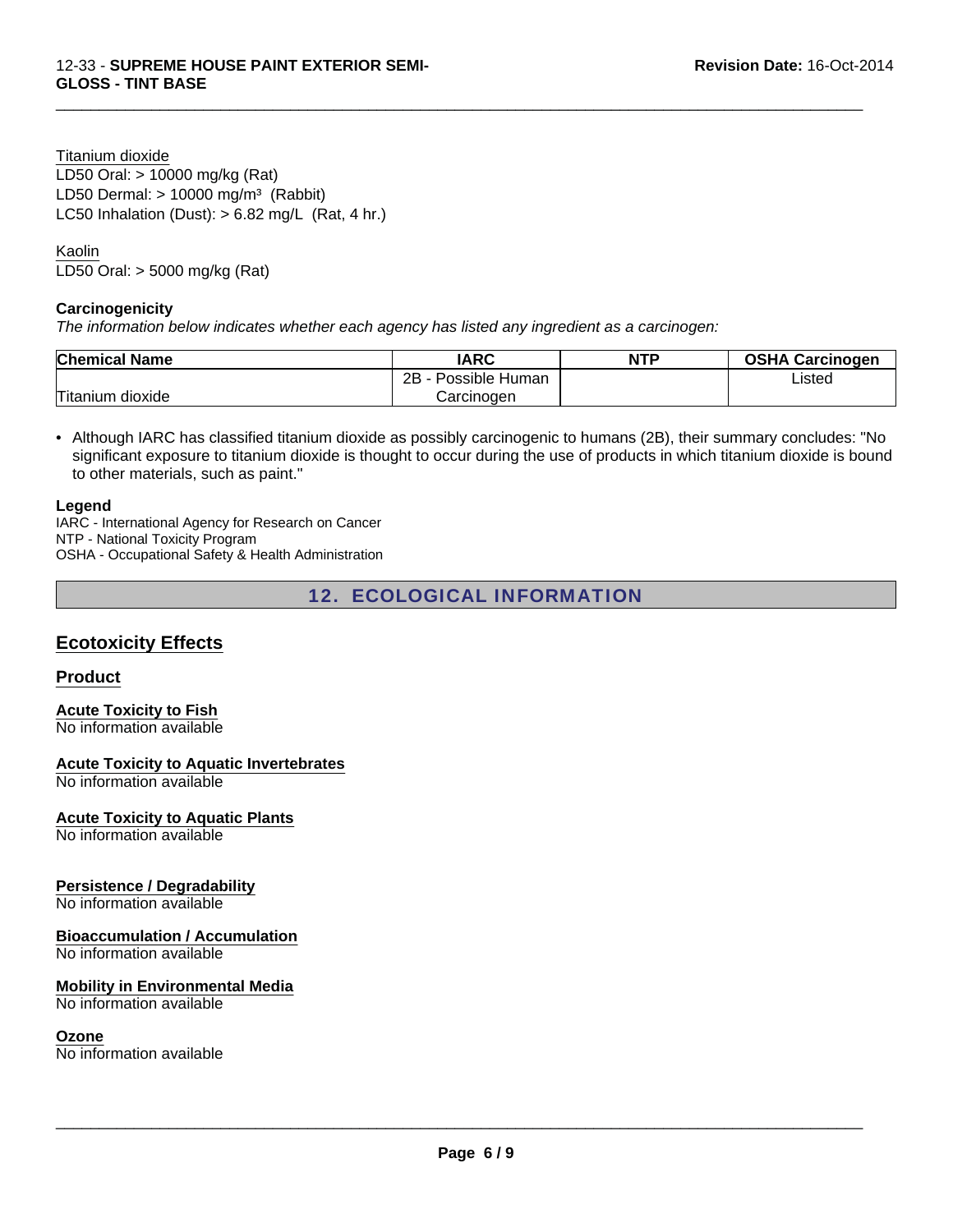## **Component**

#### **Acute Toxicity to Fish**

LC50: >1000 mg/L (Fathead Minnow - 96 hr.) Titanium dioxide

## **Acute Toxicity to Aquatic Invertebrates**

No information available

## **Acute Toxicity to Aquatic Plants**

No information available

## 13. DISPOSAL CONSIDERATIONS

 $\Box$ 

| <b>Waste Disposal Method</b> | Dispose of in accordance with federal, state, provincial, and local regulations. Local<br>requirements may vary, consult your sanitation department or state-designated<br>environmental protection agency for more disposal options. |
|------------------------------|---------------------------------------------------------------------------------------------------------------------------------------------------------------------------------------------------------------------------------------|
|                              | <b>14. TRANSPORT INFORMATION</b>                                                                                                                                                                                                      |
|                              |                                                                                                                                                                                                                                       |

| <b>DOT</b> | Not regulated |
|------------|---------------|
|            |               |

| <b>ICAO / IATA</b> | Not regulated |
|--------------------|---------------|
|                    |               |

**IMDG / IMO** Not regulated

15. REGULATORY INFORMATION

## **International Inventories**

| <b>United States TSCA</b> | Yes - All components are listed or exempt. |
|---------------------------|--------------------------------------------|
| <b>Canada DSL</b>         | Yes - All components are listed or exempt. |

## **Federal Regulations**

## **SARA 311/312 hazardous categorization**

| Acute Health Hazard               | N٥ |
|-----------------------------------|----|
| Chronic Health Hazard             | No |
| Fire Hazard                       | No |
| Sudden Release of Pressure Hazard | No |
| Reactive Hazard                   | N٥ |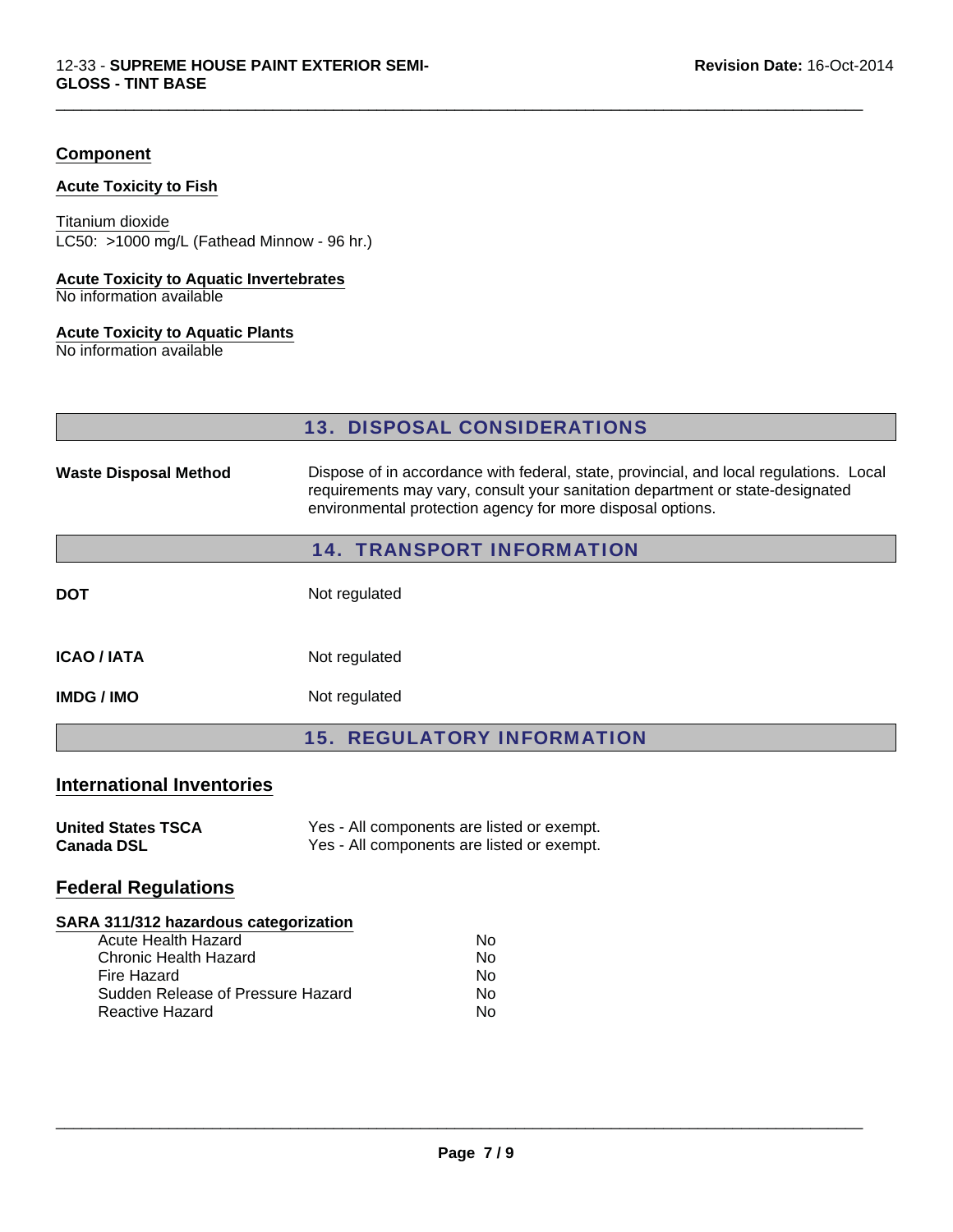## **SARA 313**

Section 313 of Title III of the Superfund Amendments and Reauthorization Act of 1986 (SARA). This product contains a chemical or chemicals which are subject to the reporting requirements of the Act and Title 40 of the Code of Federal Regulations, Part 372:

 $\Box$ 

## **Clean Air Act, Section 112 Hazardous Air Pollutants (HAPs) (see 40 CFR 61)**

This product contains the following HAPs:

## **State Regulations**

## **California Proposition 65**

*This product may contain small amounts of materials known to the state of California to cause cancer or reproductive harm.*

#### **State Right-to-Know**

| <b>Chemical</b><br>. .<br>Name    | Ма<br>:cachucatte<br>duliuscus. | <b>New</b><br>. Jersev | Pennsylvania |
|-----------------------------------|---------------------------------|------------------------|--------------|
| $- \cdot$ .<br>dioxide<br>itanium |                                 |                        |              |
| . .<br>Kaolin                     |                                 |                        |              |

#### **Legend**

X - Listed

| <b>16. OTHER INFORMATION</b>                                                                                                                                                    |                                                     |                        |                      |                                                                                                                                                       |
|---------------------------------------------------------------------------------------------------------------------------------------------------------------------------------|-----------------------------------------------------|------------------------|----------------------|-------------------------------------------------------------------------------------------------------------------------------------------------------|
| <b>HMIS</b>                                                                                                                                                                     | Health: 1                                           | <b>Flammability: 0</b> | <b>Reactivity: 0</b> | $PPE: -$                                                                                                                                              |
| <b>HMIS Legend</b><br>0 - Minimal Hazard<br>1 - Slight Hazard<br>2 - Moderate Hazard<br>3 - Serious Hazard<br>4 - Severe Hazard<br>* - Chronic Hazard<br>handling instructions. | X - Consult your supervisor or S.O.P. for "Special" |                        |                      |                                                                                                                                                       |
|                                                                                                                                                                                 | under the actual normal conditions of use.          |                        |                      | Note: The PPE rating has intentionally been left blank. Choose appropriate PPE that will protect employees from the hazards the material will present |

*Caution: HMIS® ratings are based on a 0-4 rating scale, with 0 representing minimal hazards or risks, and 4 representing significant hazards or risks. Although HMIS® ratings are not required on MSDSs under 29 CFR 1910.1200, the preparer, has chosen to provide them. HMIS® ratings are to be used only in conjunction with a fully implemented HMIS® program by workers who have received appropriate HMIS® training. HMIS® is a registered trade*

*and service mark of the NPCA. HMIS® materials may be purchased exclusively from J. J. Keller (800) 327-6868.*